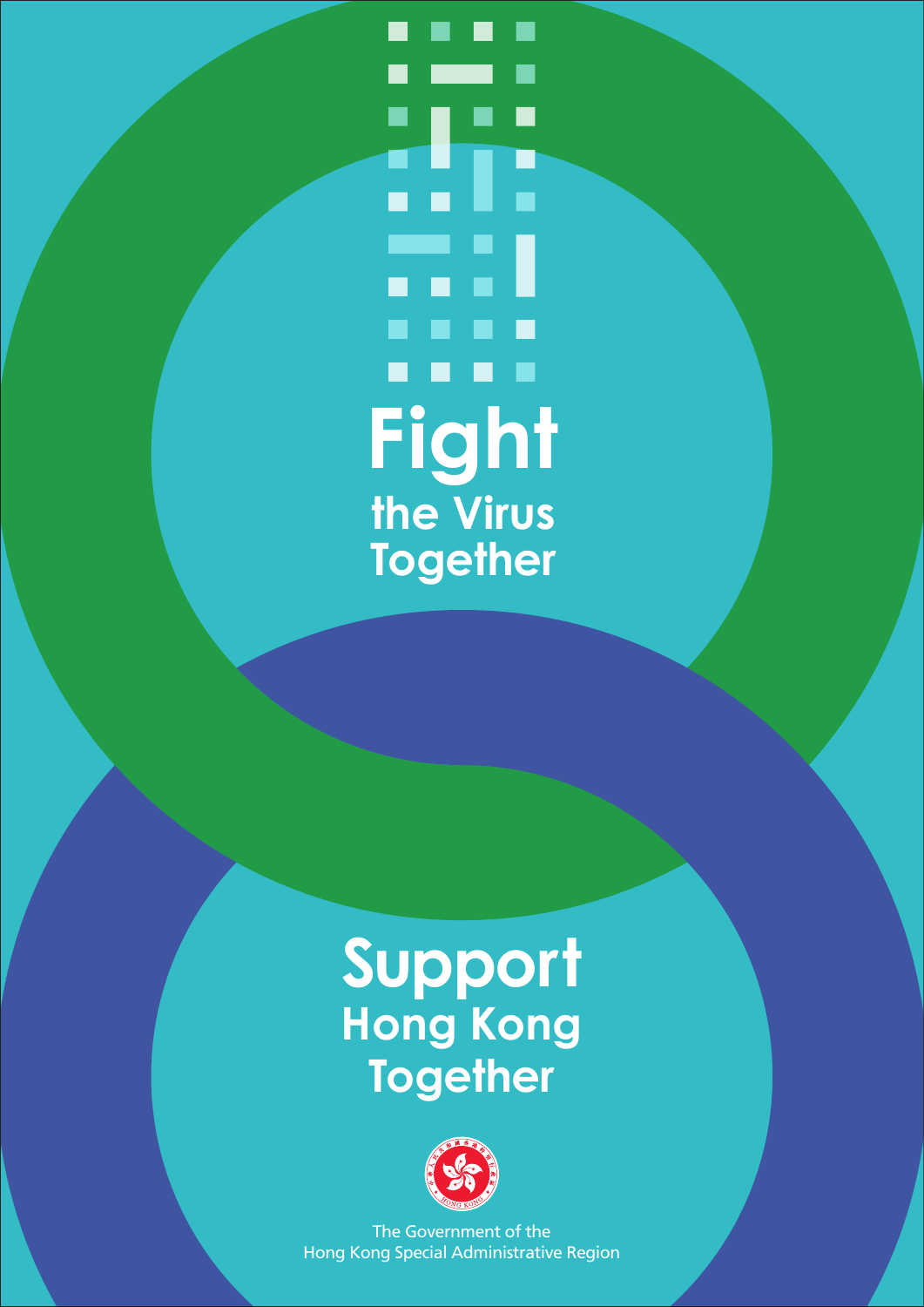

HKSAR Government's package of measures to support individuals and businesses affected by COVID-19

April 2020

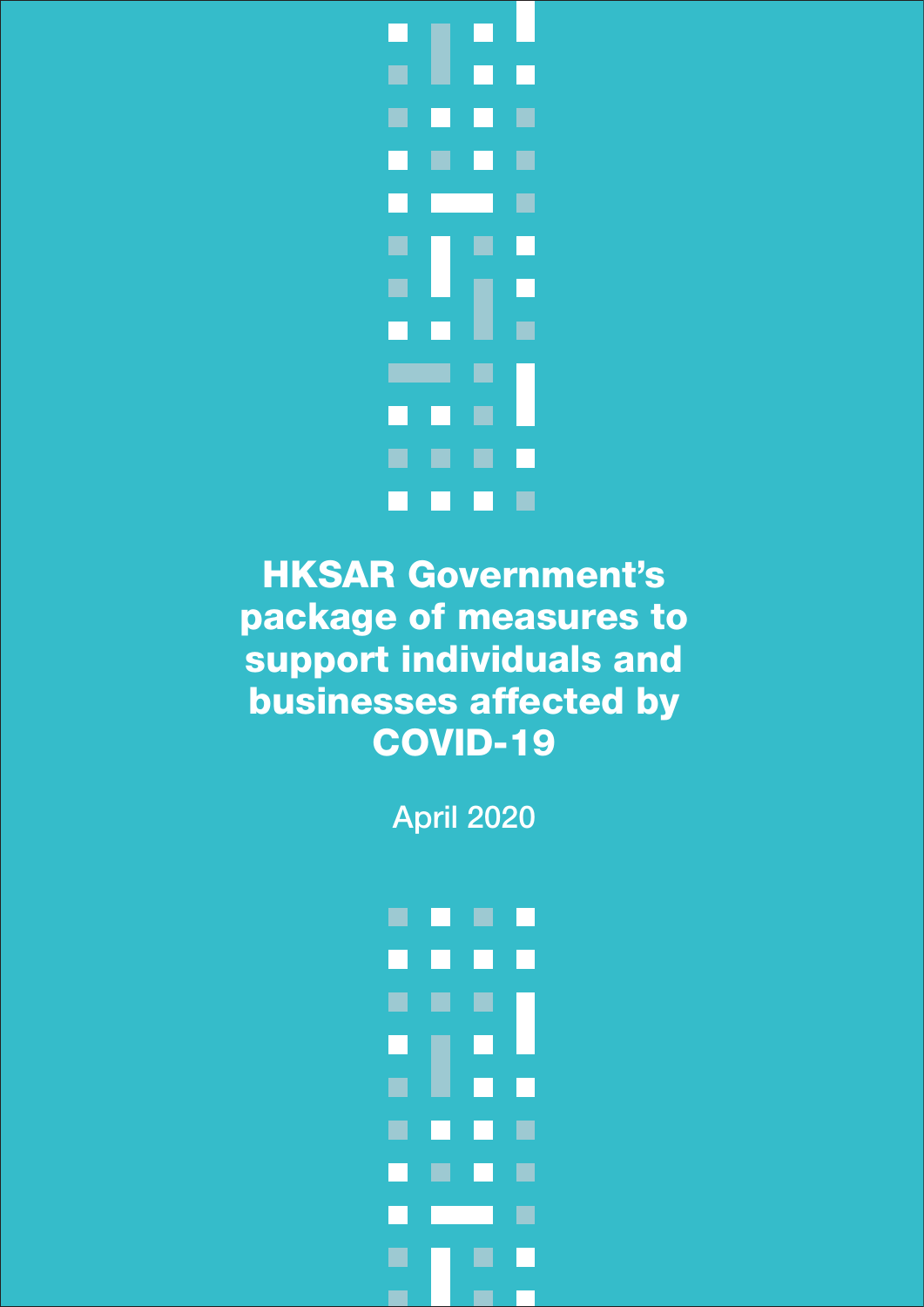ш

П

**The Second Second** 

П

П

## FOREWORD

Through our concerted efforts in tackling COVID-19, we have managed to keep the number of confirmed cases at a relatively low level in this pandemic, and prevent large scale community outbreak. As our economy is facing unprecedented challenges, we need the same fighting spirit and togetherness to preserve the vitality of the economy, retain jobs and relieve people's financial burdens.

As you will read from this booklet, the Hong Kong Special Administrative Region Government has taken some exceptional measures to deal with this unprecedented situation. Costing a total of HK\$287.5 billion, these measures are –

- Simple to understand
- Easy to access
- Quick to disburse funds
- Sufficiently broad-based benefiting large numbers of individuals and businesses while also focused on the especially hard-hit sectors
- Paving the way for economic recovery

With Hong Kong's fundamental strengths and Hong Kong people's resilience, I am confident that TOGETHER we shall ride out the storm.

> Carrie Lam Chief Executive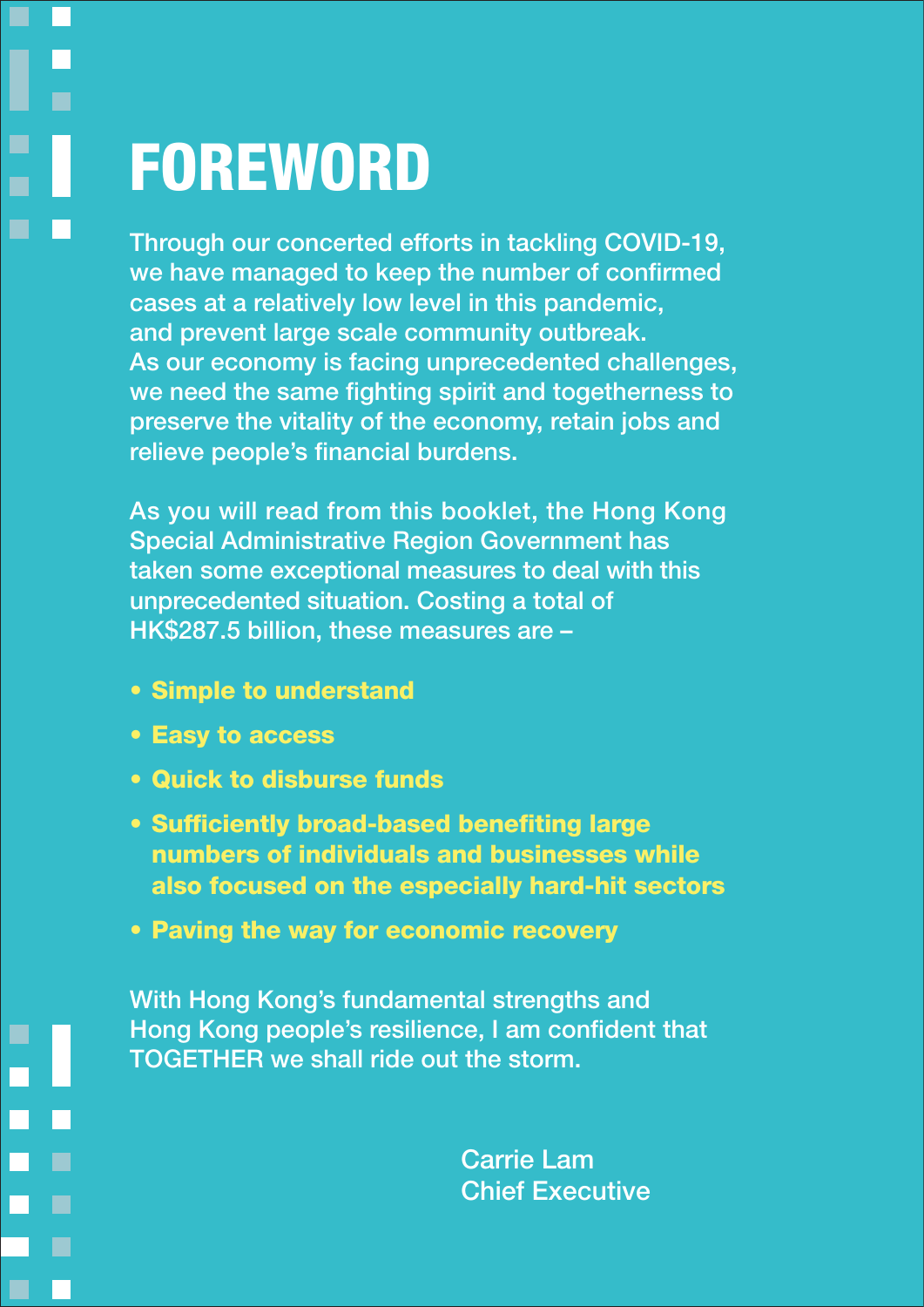# Retain Jobs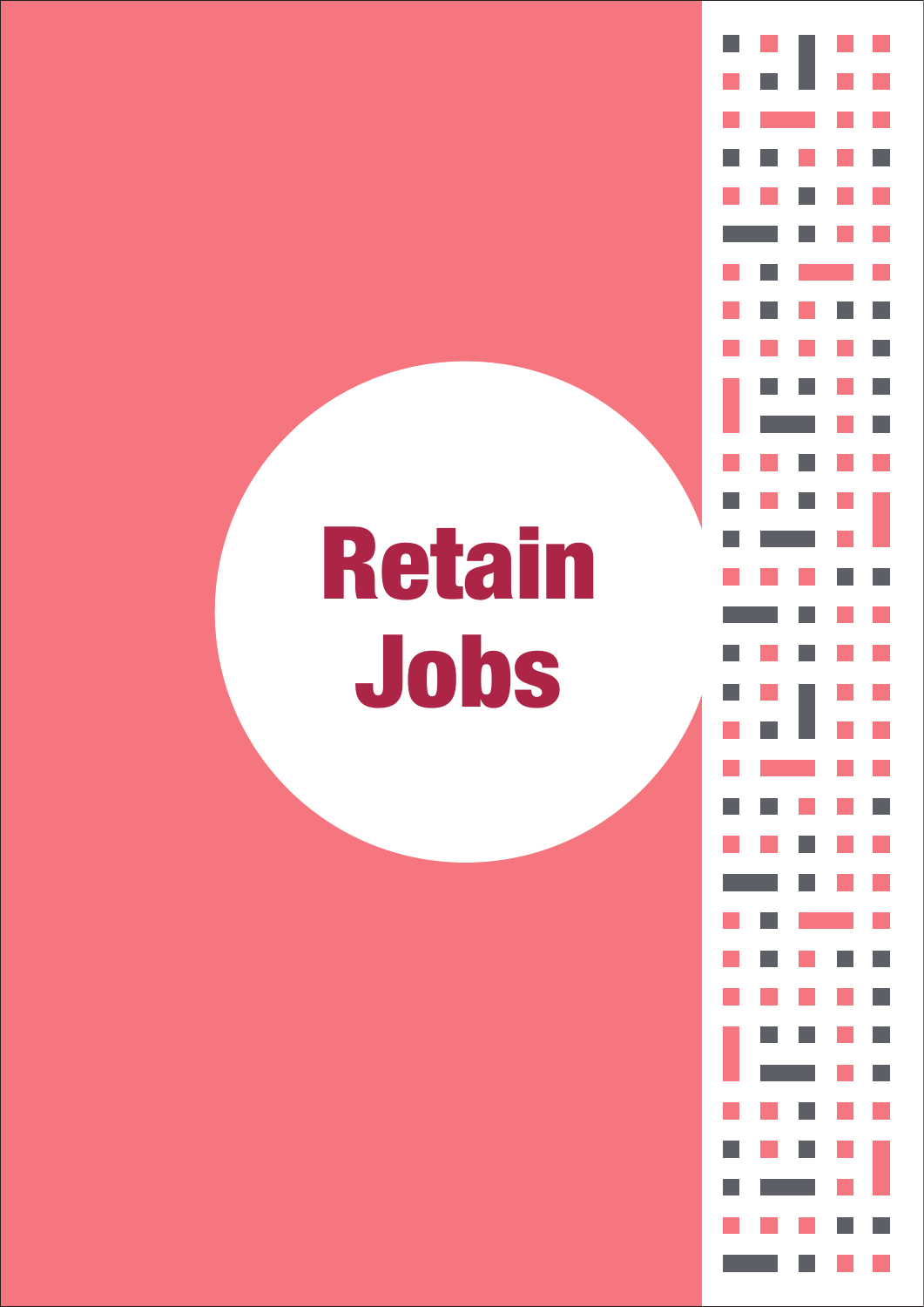# Employment Support Scheme **87** billion

- The Government will provide wage subsidies to eligible employers who undertake not to make workers redundant during the subsidy period, and to spend 100% of the subsidy on paying wages for their employees.
- All employers who have been making Mandatory Provident Fund (MPF) contributions or have set up Occupation Retirement Schemes for employees are eligible (except the HKSARG, statutory bodies and subvented staff in Government funded organisations, etc). 1.5 million employees are expected to benefit.
- Wage subsidies for each employer calculated on 50% of salary at a "specified month"\* (capped at a salary of \$18,000) for 6 months. To be disbursed to employers in two tranches, with the first before end-June 2020.
- Grant a one-off lump-sum subsidy of \$7,500 to about 215 000 self-employed persons who have made MPF contributions in the past 15 months.
- About 800 000 persons in three sectors, i.e. construction, catering and road transport (mainly taxi and red minibus drivers), which are not well covered by MPF, will be taken care of by the respective sector-specific schemes.

Employers may choose any one month from January to March 2020 taking into account their own circumstances. If the number of employees and payrolls in January are higher than those in subsequent months, the wage subsidies to be disbursed by the Government will enable employers to rehire employees to meet their operational needs.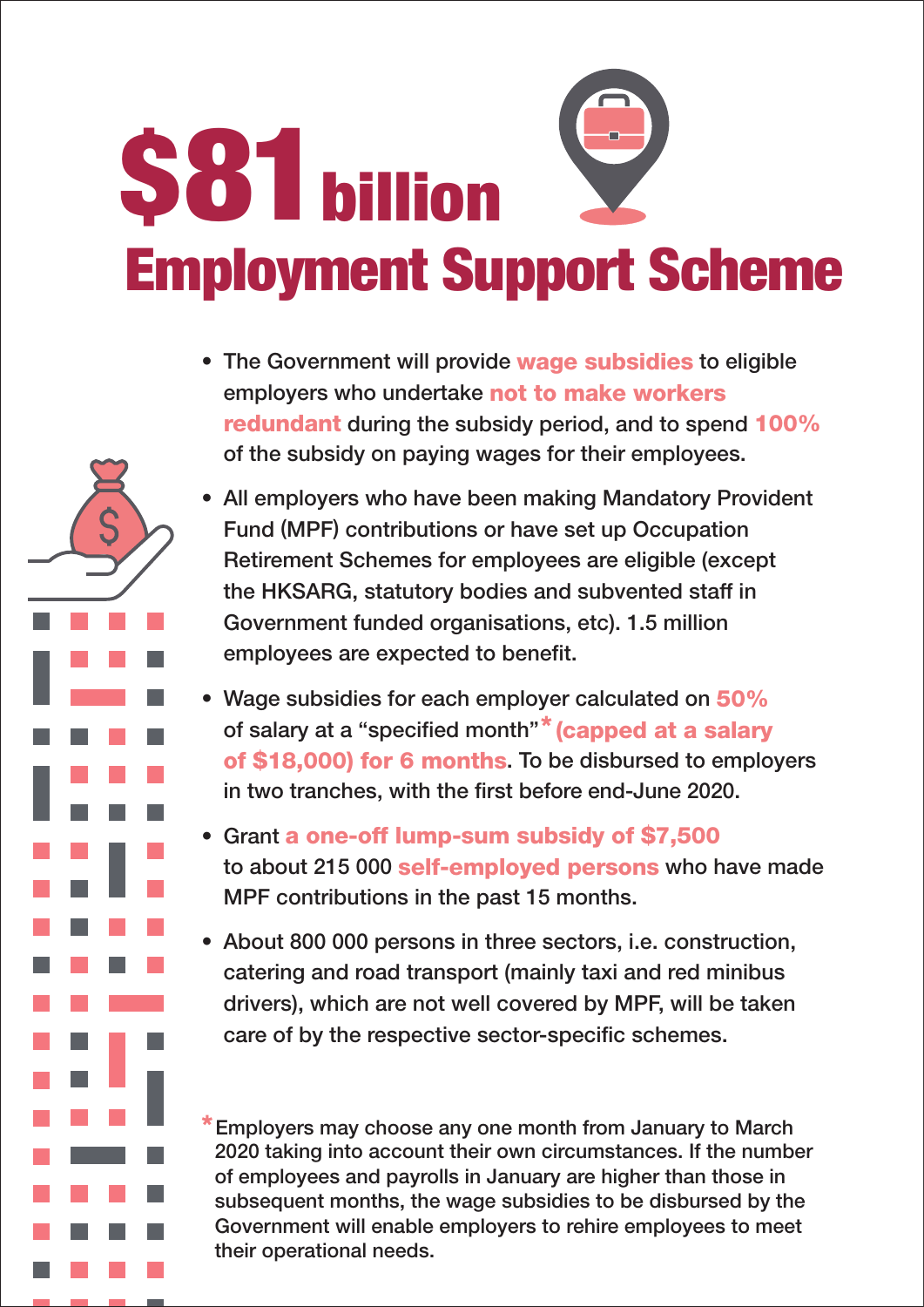

#### Supporting the unemployed

• Temporarily relax the asset limits for able-bodied applicants of the Comprehensive Social Security Assistance (CSSA) Scheme by 100% for 6 months. Expect to benefit 40 000 households. The CSSA is a household-based scheme, helping recipients meet their basic needs. The value of an owner-occupied residential property of able-bodied households will be disregarded as asset for a grace period of 12 months.

#### Job creation

- Invest \$6 billion to create around 30 000 jobs in the public and private sectors for people of different skill sets and academic qualifications, benefitting professionals and technicians, fresh graduates, middle level and grassroots workers.
- The Government will recruit about 10 000 civil servants and create about 5 000 short-term intern positions for young people in the coming year.

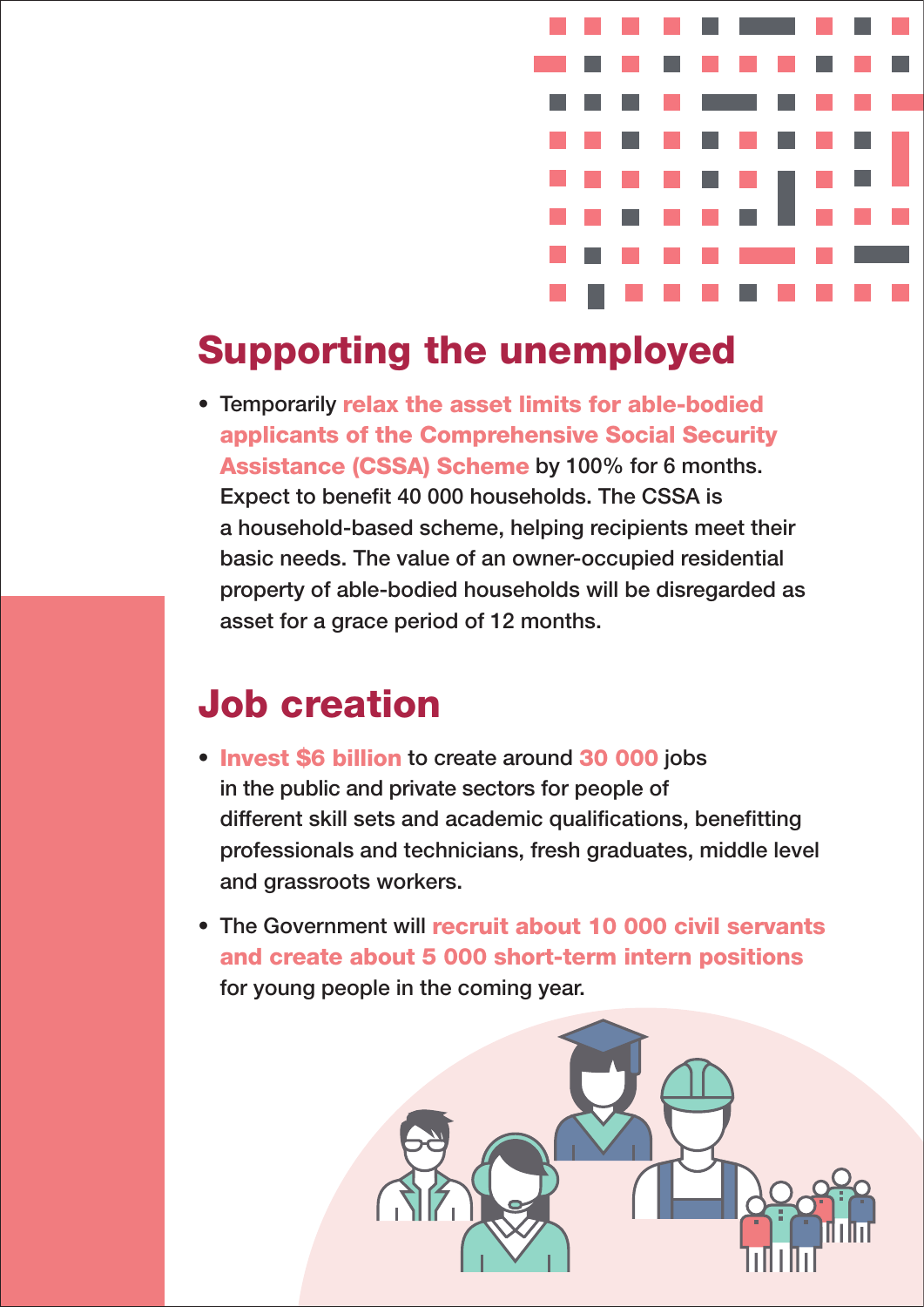

#### Job advancement

#### To encourage staff to learn new skills

- Matching Grants for Skills Upgrading: Provide matching grants for training programmes for staff in the public and private sectors (\$100 million).
- Provide \$2.5 billion to the Employees Retraining Board to enhance the Love Upgrading Special Scheme to provide 10 000 additional places and increase the maximum monthly allowance of all eligible trainees to \$5,800.
- Provide about \$90 million in subsidies to appointed training bodies of the Employees Retraining Board so that training centres can maintain basic operations.
- Provide about \$30 million in training subsidies to some 600 consulting firms in the construction sector.
- Additional annual funding of \$30 million to enhance Labour Department's employment programmes by raising the ceiling of on-the-job training allowance.

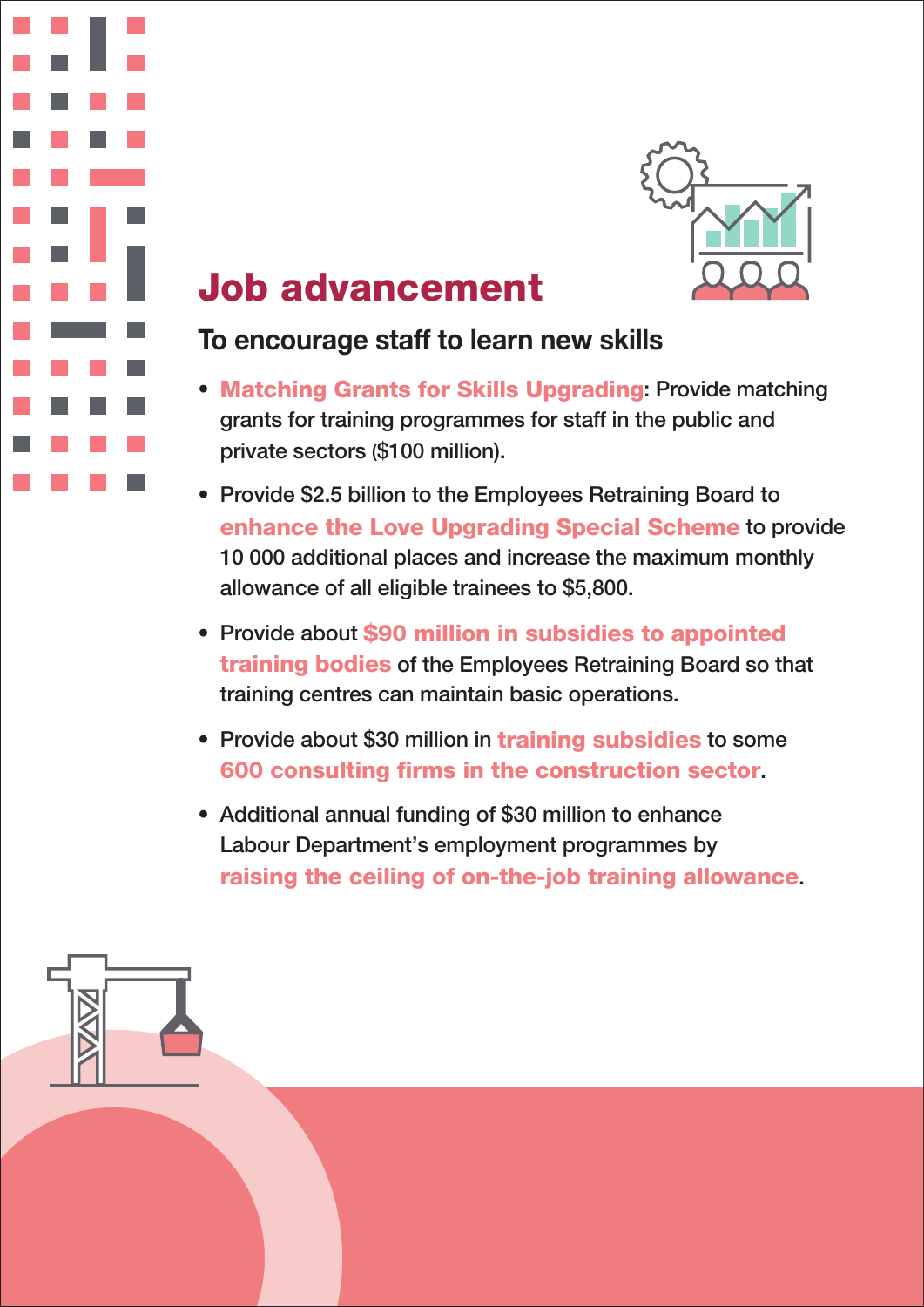#### Job advancement

#### Help enterprises to apply technology

- Distance Business Programme: Support enterprises to continue business with technology adoption and related training. Expect to benefit over 3 000 enterprises and 40 000 individuals (about \$500 million).
- Subsidise the public and private sectors for projects deploying 5G technologies, subject to a cap of \$500,000 for each project. Expect to subsidise 100 projects (about \$60 million).
- LAWTECH Fund: Assist the legal sector and related persons to procure / upgrade their information technology systems and arrange relevant LAWTECH training for staff to support the development of remote hearings. About 700 stakeholders will benefit (about \$40 million).
- Provide Online Dispute Resolution services for disputes related to or arising from COVID-19 (about \$70 million).

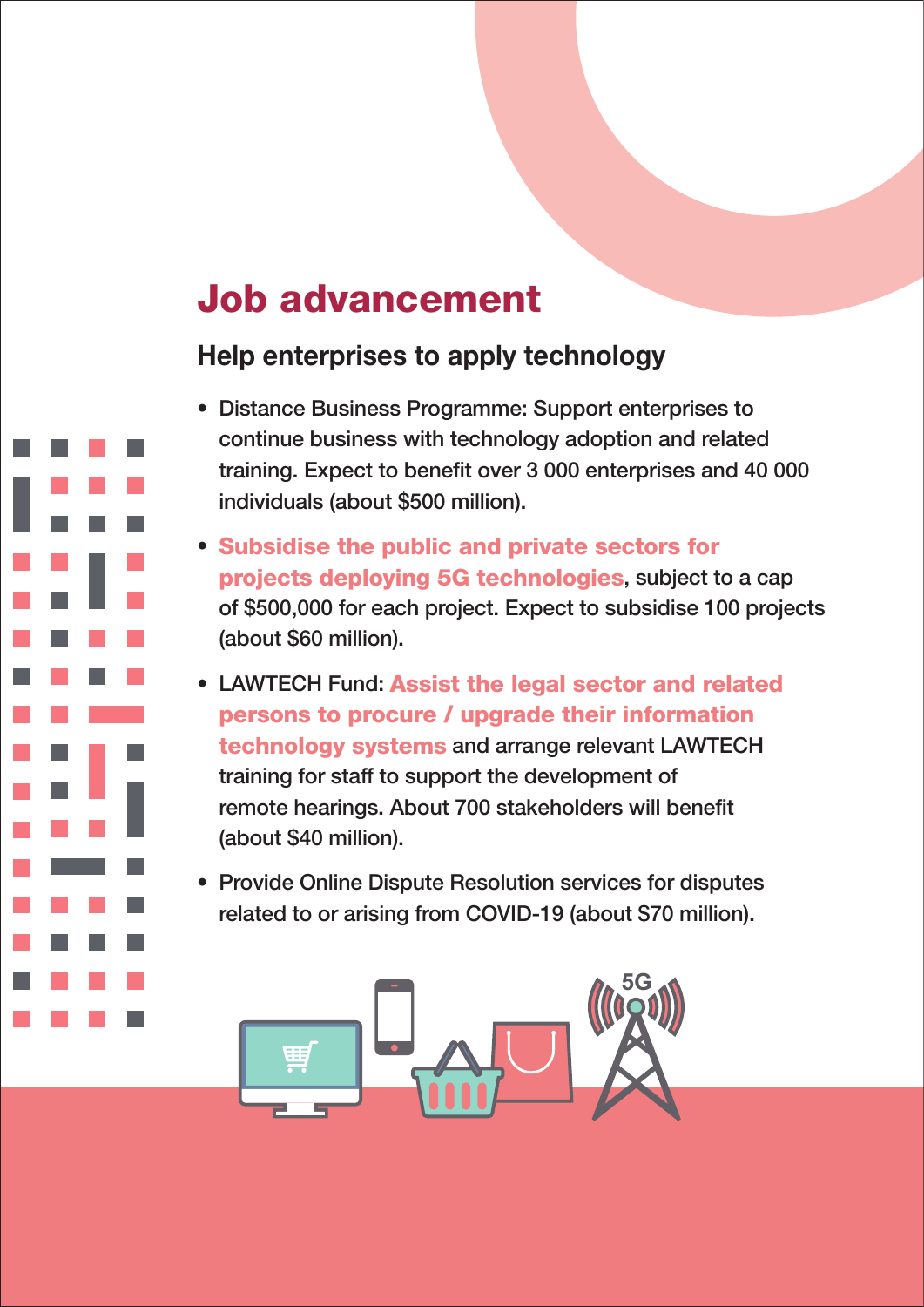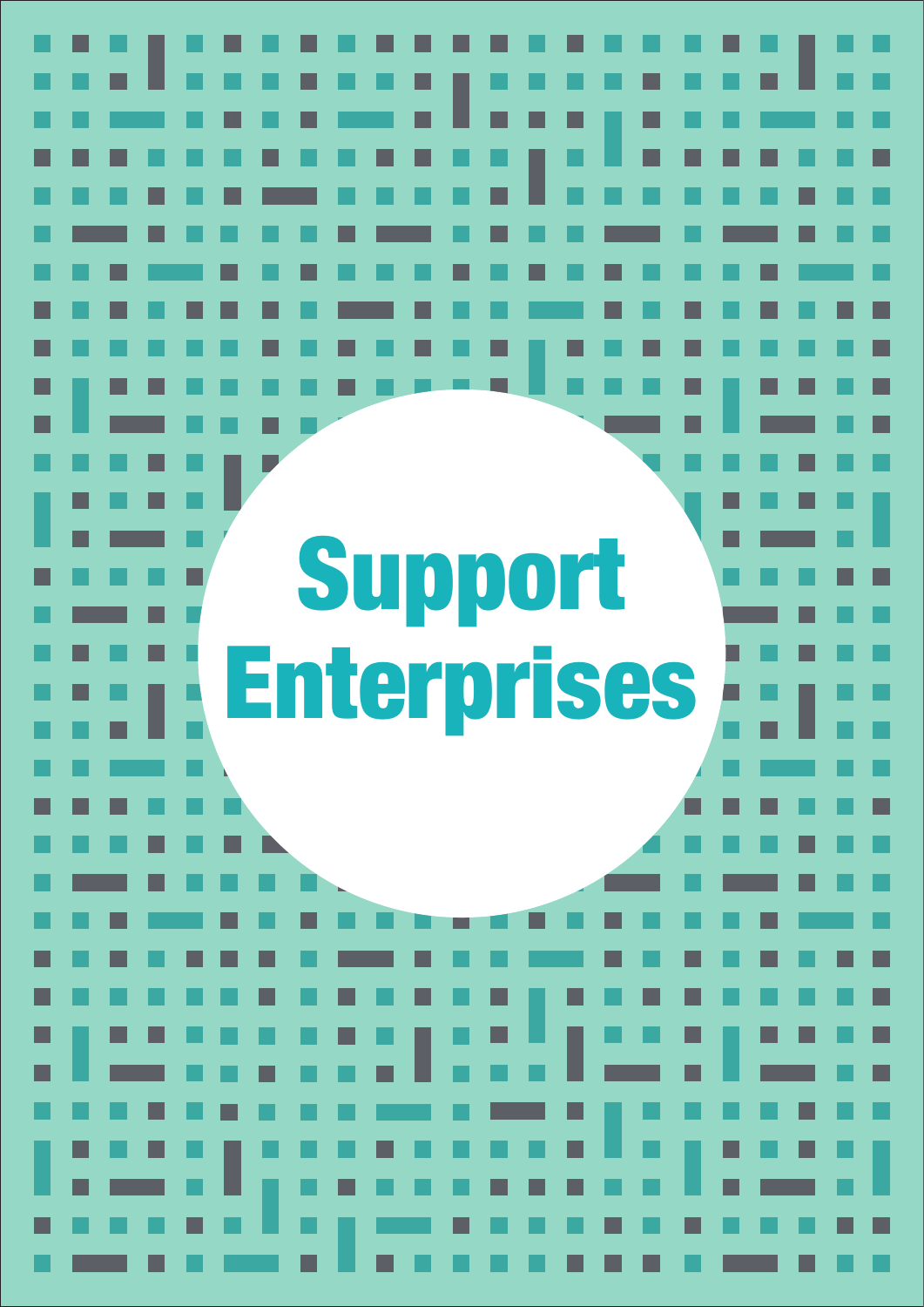### Provide subsidies to businesses affected by the epidemic

• The epidemic, together with measures to reduce people flows and increase social distance, has affected many businesses, including the tourism, catering, transport and retail sectors, the arts and culture sector, agriculture and fisheries, conventions and exhibitions business, property management companies, hawkers, registered tutorial schools; as well as amusement game centres, cinemas, fitness centres, beauty parlours, etc which have closed due to Government measures to safeguard public health.

• The Government has introduced more than 70 measures, under the first round of Anti-Epidemic Fund (AEF) (being disbursed or under application), the 2020-21 Budget (pending approval by the Legislative Council) and the second round of AEF announced recently, to help these sectors tide over current difficulties through one-off grants, cash subsidies, rental waivers, etc.

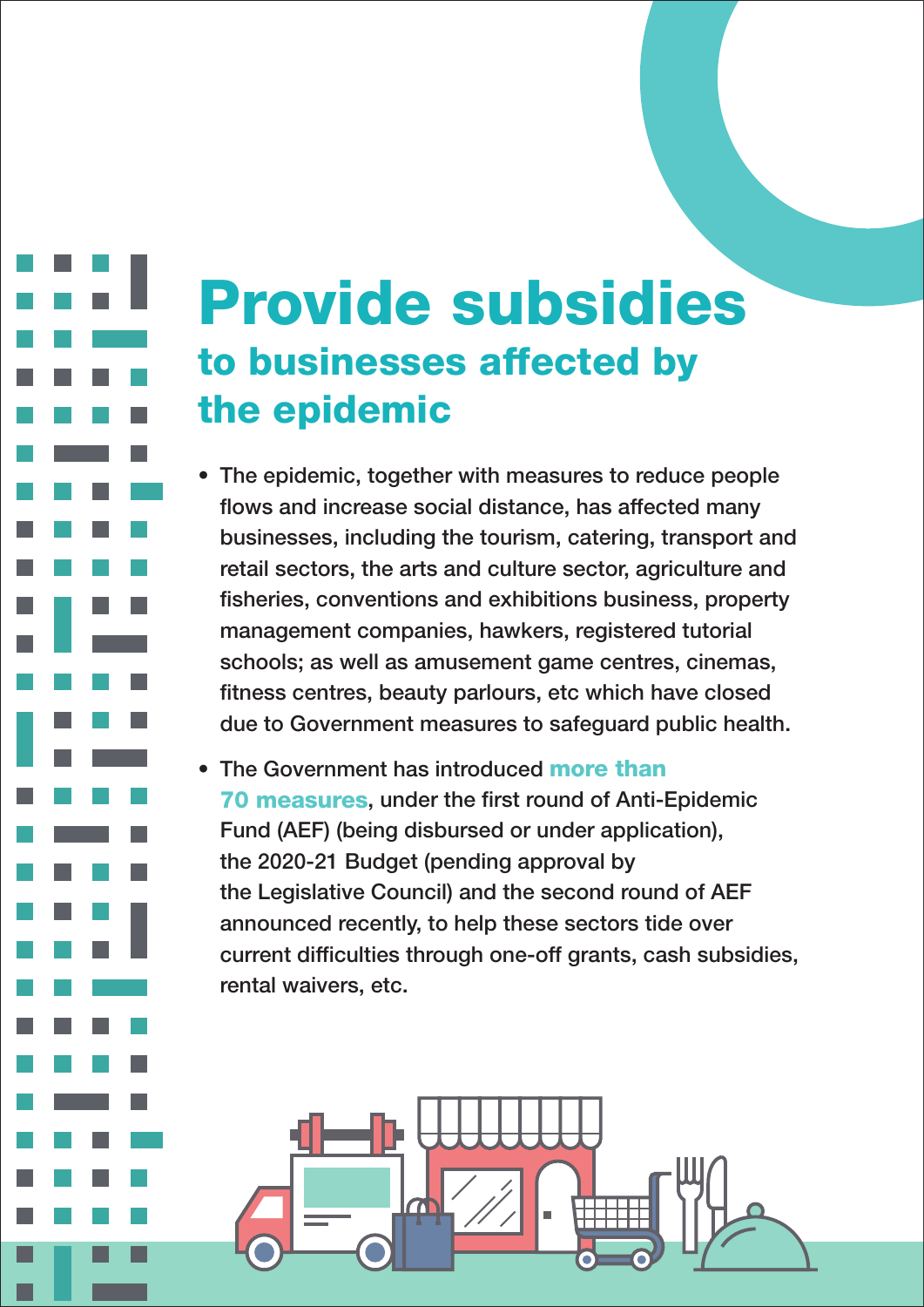#### The progress of several subsidy schemes which have attracted more attention under the first round of AEF is as follows –

- Eligible holders of food licence are receiving a one-off grant of \$80,000 or \$200,000 each. Over 23 000 applications have been approved so far, involving a total grant of \$3.1 billion.
- Over 480 000 eligible construction workers and 7 000 construction companies are receiving a one-off subsidy. More than \$700 million has been disbursed.
- Qualified retail shops are receiving a one-off relief grant of \$80,000. More than 90 000 applications were received and more than \$400 million has been disbursed.
- "Arts and Culture Sector Subsidy Scheme" supports various arts organisations and freelance arts workers. Over \$66 million has been disbursed. These arts groups will make use of the subsidies to pay the salaries of their staff, contractors and freelance workers as much as possible.

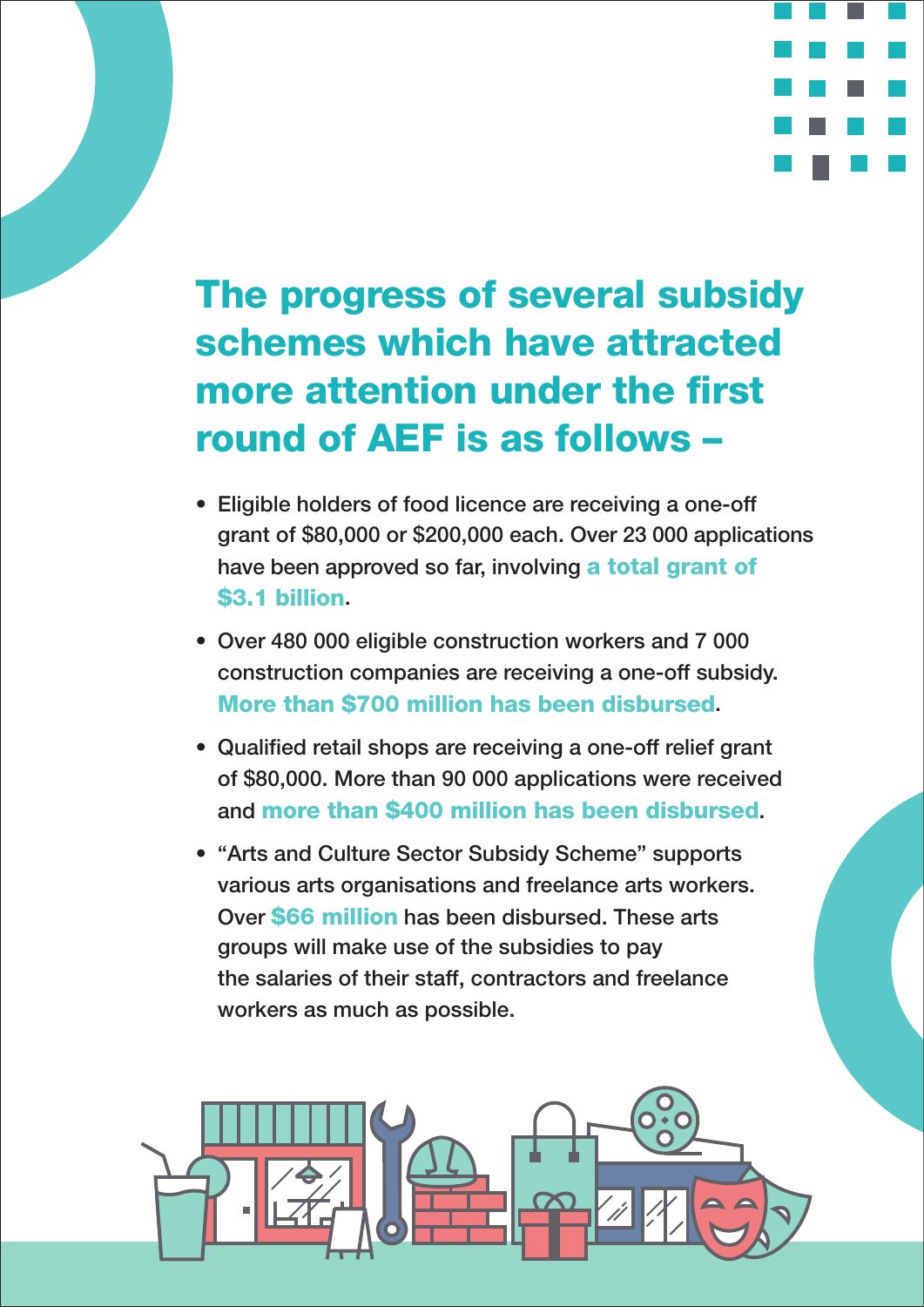#### Major measures under the second round of AEF include:

- Tourism Industry Subsidy to licensed travel agents ranging from \$20,000 to \$200,000; travel agents' staff and active freelance tourist guides and tour escorts will each receive a monthly subsidy of \$5,000 for 6 months; licensed hotels will receive a subsidy of \$300,000 or \$400,000 and tour coach drivers a one-off subsidy of \$10,000.
- Passenger Transport Reimburse 100% of the actual regular repair and maintenance costs and insurance premium for 6 months for the franchised bus companies, franchised/ licensed ferry operators and the Tramways Limited; provide the registered owner of a taxi, red minibus, non-franchised bus, school private light bus and hire car, as well as the licence holder of green minibus service a one-off subsidy of \$30,000 for each vehicle; provide each eligible active taxi and red minibus driver a monthly subsidy of \$6,000 for 6 months.
- Catering Sector Subsidy ranging from \$250,000 to \$2.2 million (paid in two tranches during a 6-month period) for licensed catering outlets selling or supplying food for consumption on their premises. To support employment, catering outlets receiving the subsidy are required to undertake not to implement redundancy of staff during the subsidy period, and that not less than 80% of the subsidy for the respective months would be used for paying staff salaries. About 16 000 licensed catering outlets and their employees are expected to benefit, involving about \$9.5 billion.

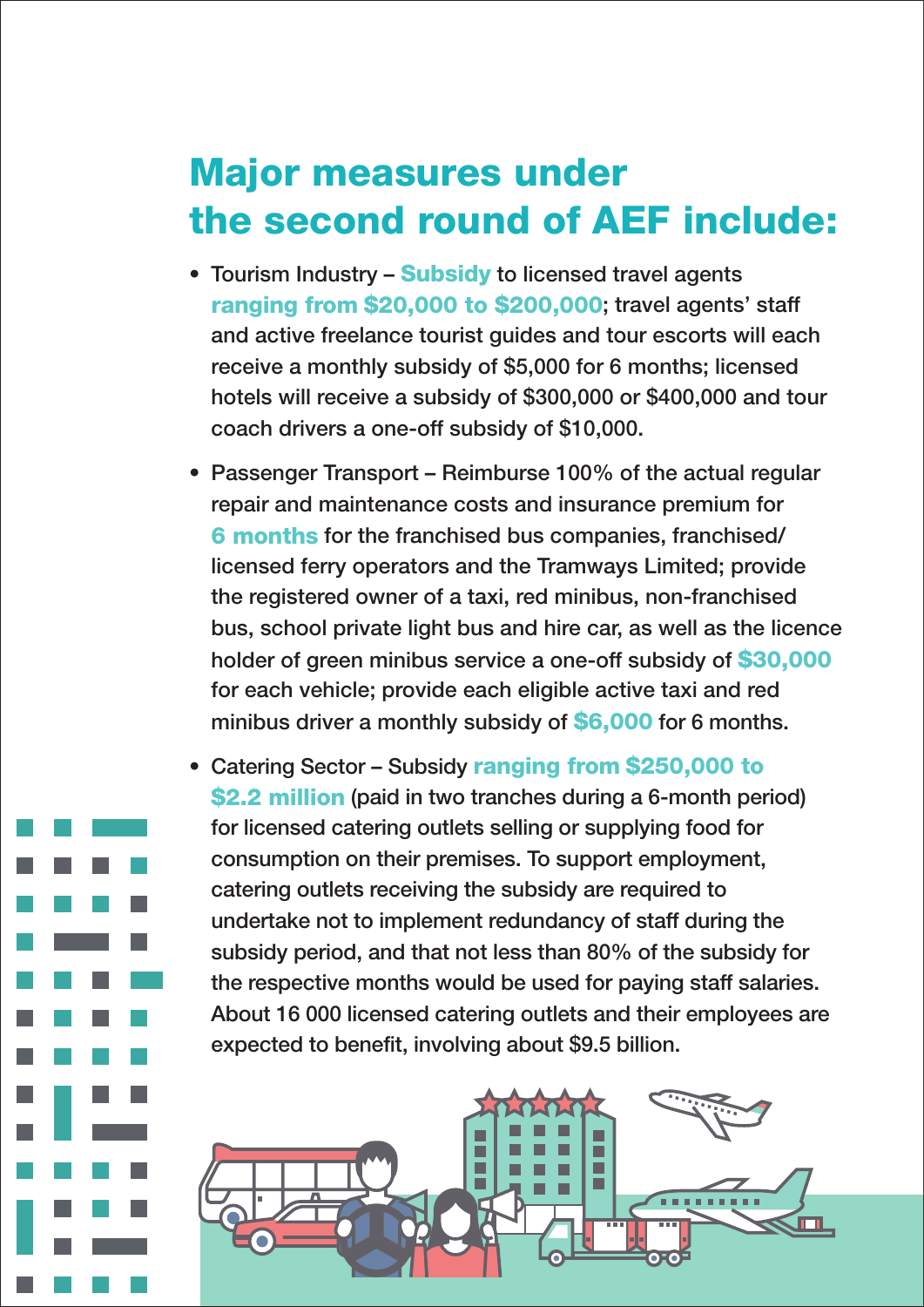

- Aviation Industry One-off subsidy of \$1 million per large aircraft and \$200,000 per small aircraft will be provided to the eligible air operators. Aviation support services and cargo facility operators at HKIA will receive a one-off subsidy of up to **\$3 million**.
- Education sector One-off relief grant of \$80,000 will be offered to each eligible catering outlet (namely, tuck shops, canteens, and restaurants) in primary schools, secondary schools, University Grants Committee-funded universities, the Vocational Training Council and self-financing post-secondary institutions.
- Construction sector One-off subsidy of \$7,500 to each eligible construction worker; and \$20,000 or \$10,000 to each construction-related enterprise not eligible for the first-round measures. Such enterprises include eligible constructors, specialist contractors, works contractors, suppliers, etc.
- Provide a one-off grant of \$7,500 to each registered coach under National Sports Associations and Sports Organisations who has proven coaching record in the past year as well as each instructor, coach, trainer and provider of interests classes for schools or organisations subvented by the Social Welfare Department.

Please press QR code for details of items under the second round of AEF:

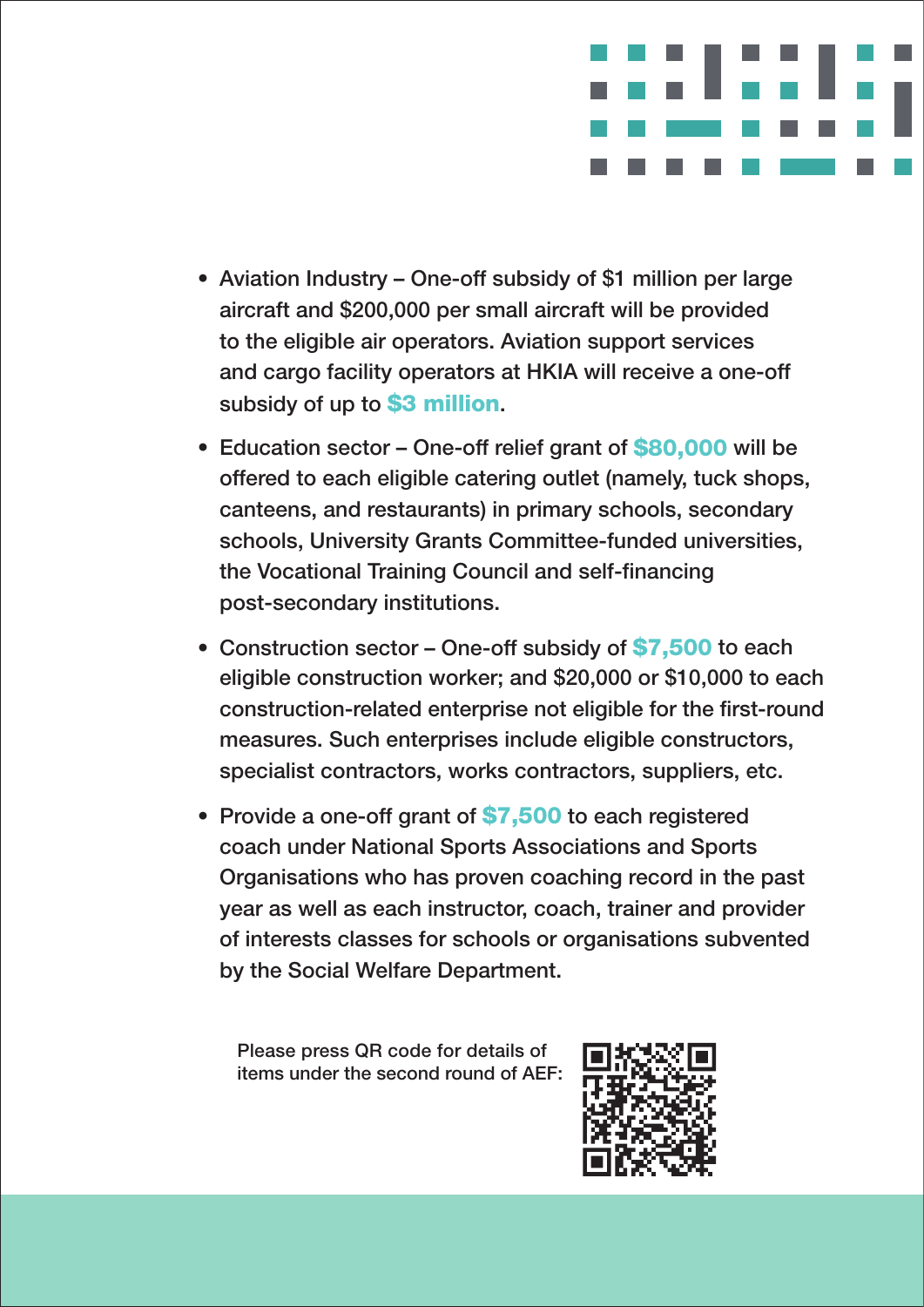#### Ease cash flow of businesses

- Under the SME Financing Guarantee Scheme, a special 100% concessionary low-interest loan to be introduced for which the Government provides 100% guarantee. The "principal moratorium" will be extended from 6 months to 1 year, and the Government will increase its guarantee commitment from \$20 billion to \$50 billion. The special loan will be rolled out before end of April.
- Loans under the 80% and 90% guarantee products will enjoy an interest subsidy up to 3% and be open to application by listed companies, both valid for 1 year.
- Maximum loan amount for all loan guarantee products will also be raised -

|                                   | <b>Maximum Loan</b><br><b>Amount Raised to</b> |
|-----------------------------------|------------------------------------------------|
| 80% guarantee<br>product          | \$18 million                                   |
| 90% guarantee<br>product          | \$8 million                                    |
| 100% special<br>guarantee product | \$4 million                                    |



Please press QR code for details of the SME Financing Guarantee Scheme:

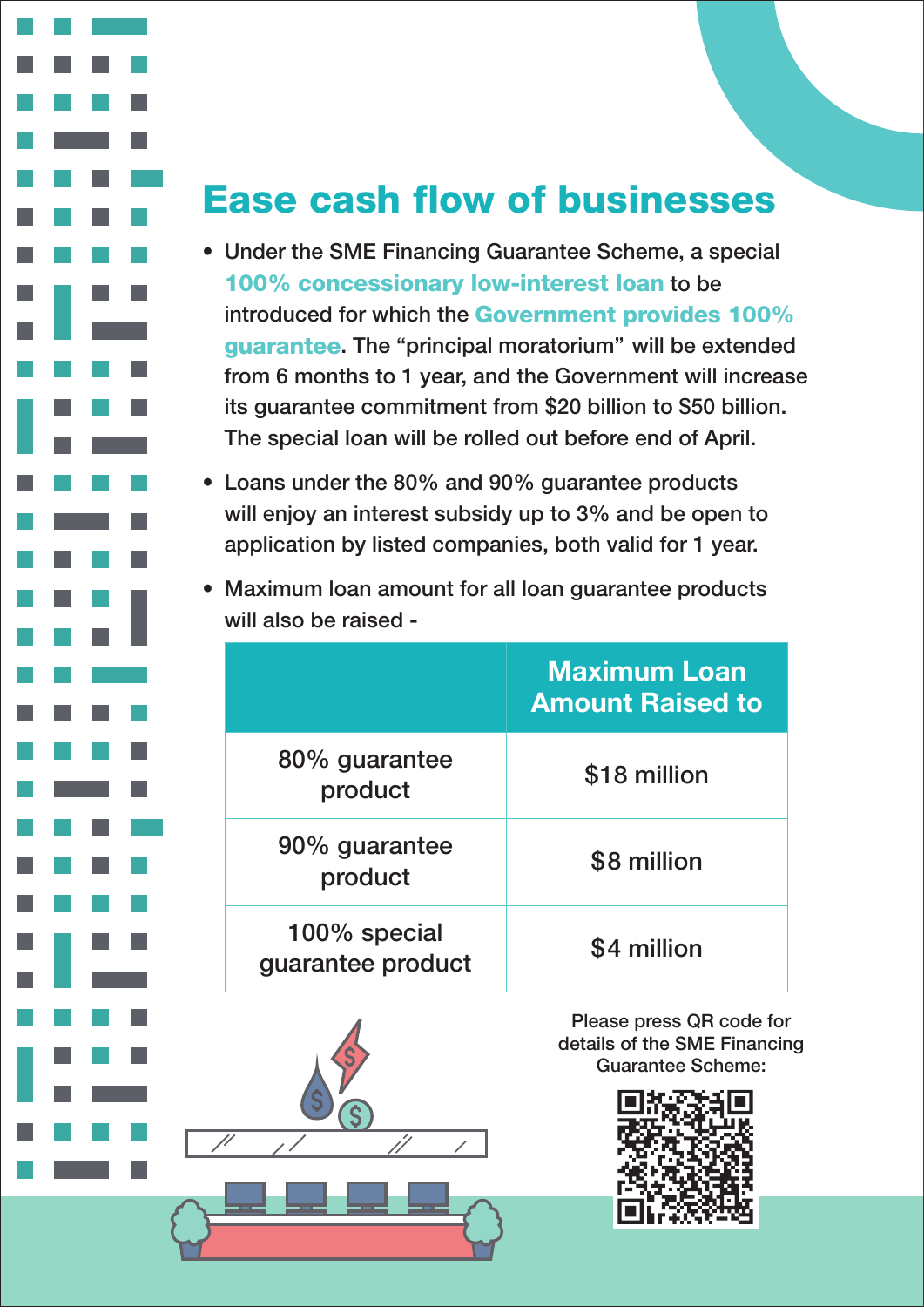- Reduce profits tax by 100% in Year of Assessment (YA) 2019-20, subject to a ceiling of \$20,000.
- Waive rates for non-domestic properties in 2020-21, subject to a ceiling of \$5,000 per quarter in the first two quarters, and a ceiling of \$1,500 per quarter in the remaining two quarters.
- Waive business registration fees in 2020-21.
- Waive registration fees for annual returns charged by the Companies Registry for 2 years.
- Provide 75% rental concession to eligible tenants of government premises and eligible holders in respect of tenancies on government land from April to September 2020.
- Provide 75% electricity charges subsidy to non-residential accounts for 8 months with a monthly cap of \$5,000.
- Waive 75% water and sewage charges for non-domestic accounts for 12 months till November 2020.
- Increase the waiver amount of rental fees of venues under the Leisure and Cultural Services Department from 50% to 75% for the period from April 2020 to September 2020.
- Grant interest-free deferral of loan repayment for 2 years to those self-financing post-secondary institutions and non-profit-making international schools which have taken loans from the Government.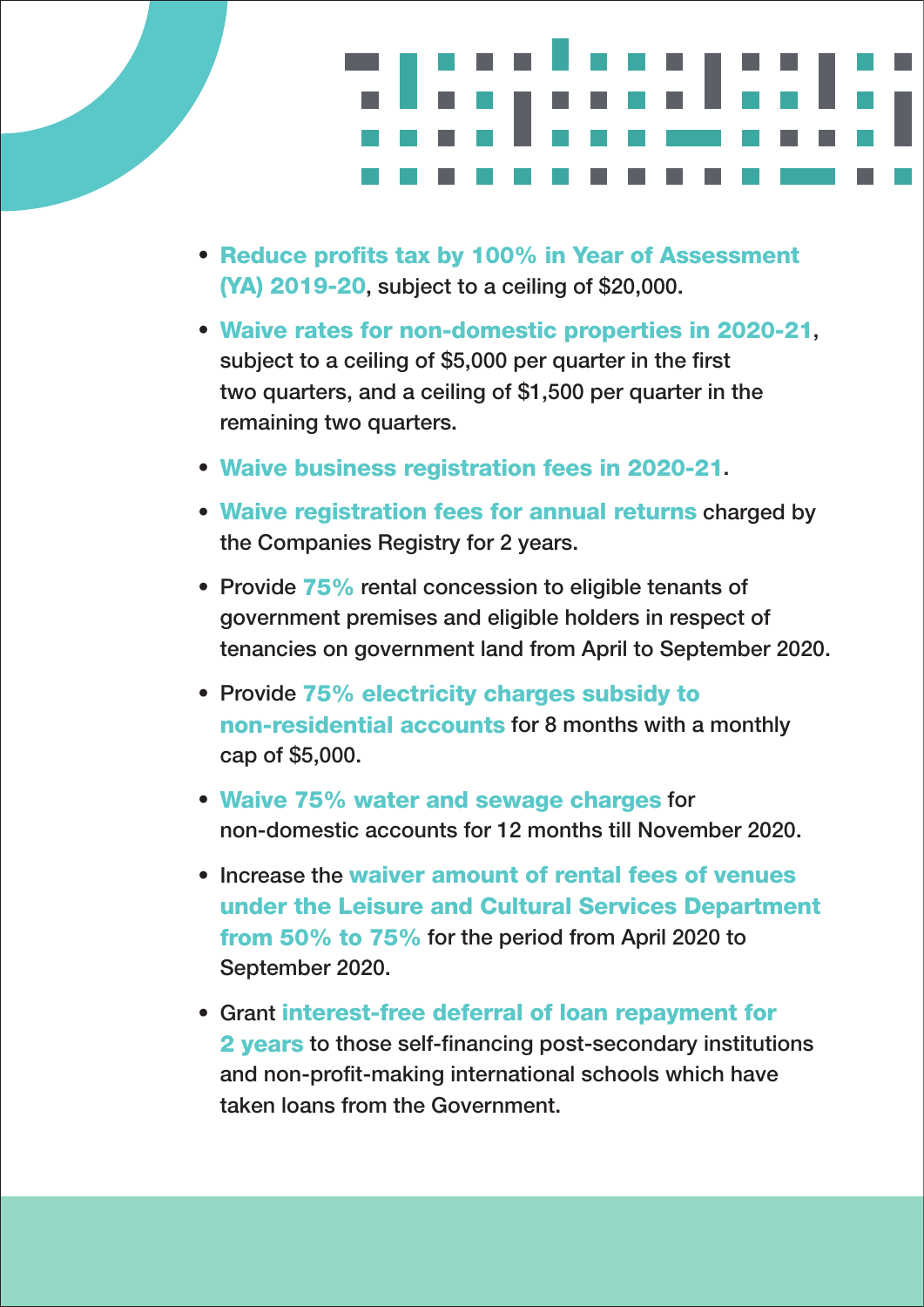# Protect Livelihoods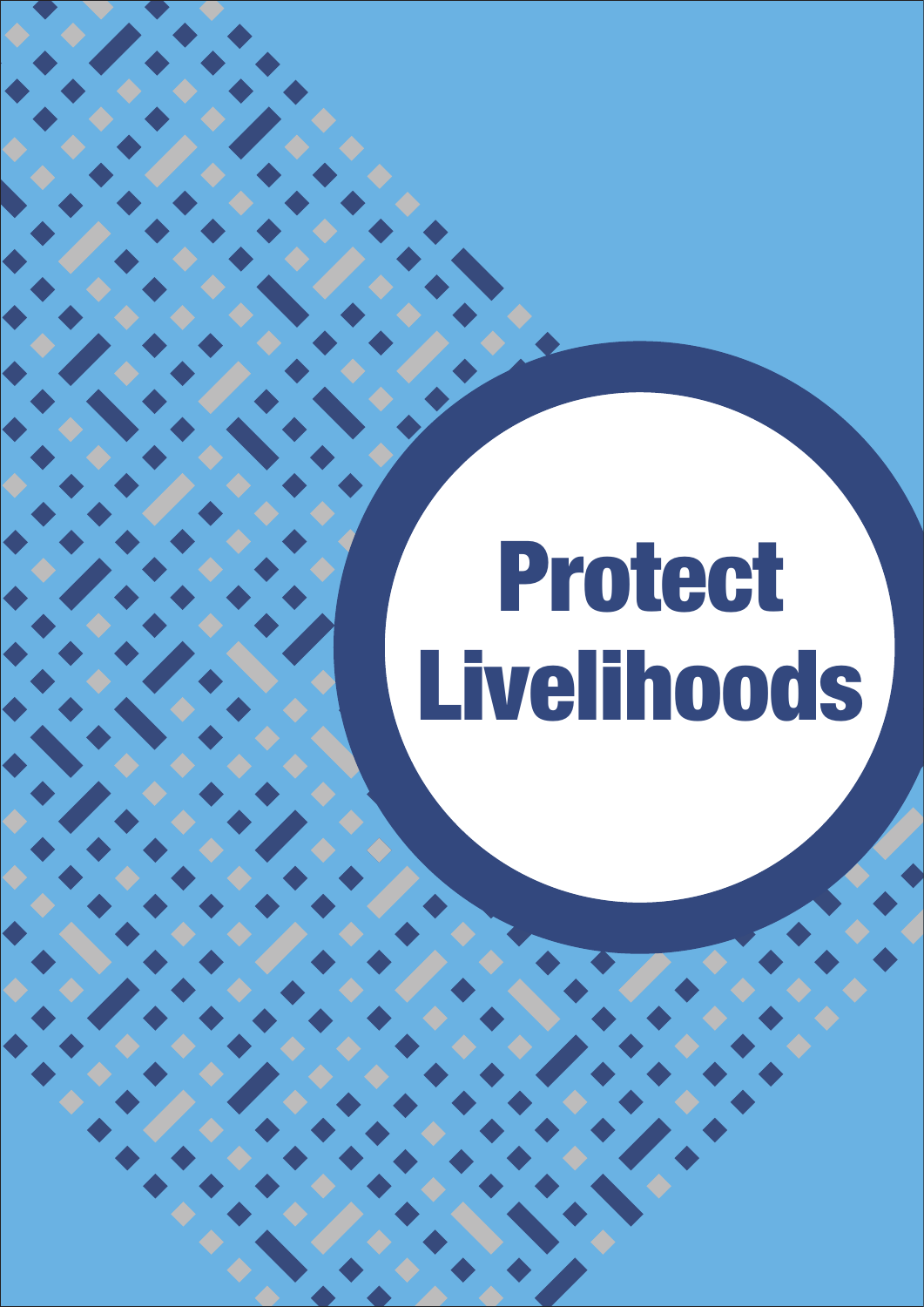

## Benefiting our citizens

- \$10,000 cash payout to each Hong Kong permanent resident aged 18 or above.
- MTRCL to provide a 20% fare concession for 6 months from 1 July.
- To temporarily relax the threshold of the **Public Transport** Fare Subsidy Scheme from \$400 to \$200, from July to December.
- Grant interest-free deferral of loan repayment for 2 years to students receiving loans from the Working Family and Student Financial Assistance Agency.
- Provide an additional \$1,000 for each student receiving \$2,500 under the Student Grant for the 2019/20 school year.

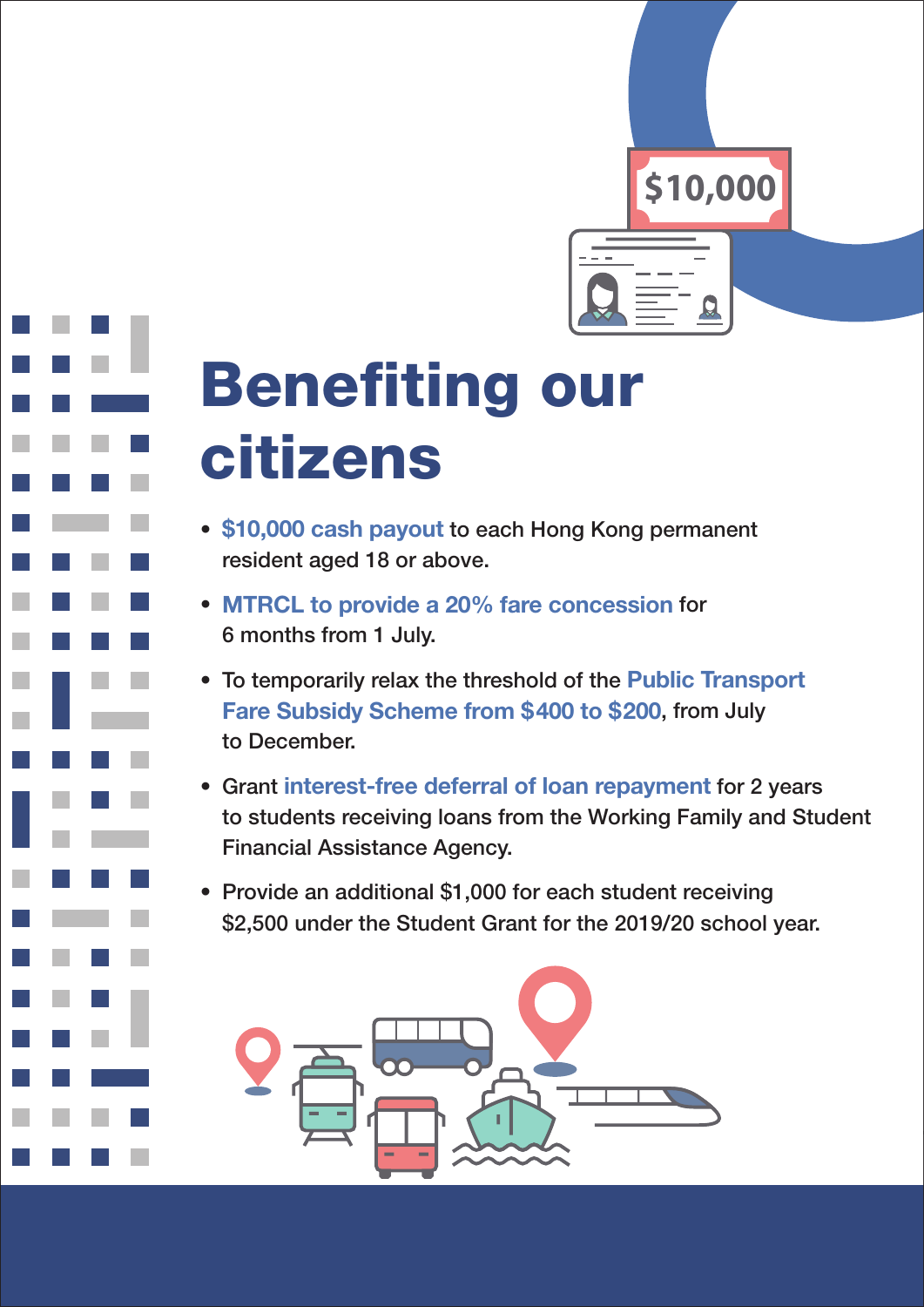

#### Relieving tax burden

- Reduce salaries tax and tax under personal assessment for YA 2019-20 by 100%, subject to a ceiling of \$20,000.
- Deadline for payment of salaries tax, tax under personal assessment and profits tax for YA 2018-19 that due in April to June this year automatically extended for 3 months.
- Waive rates of domestic properties for four quarters of 2020-21, subject to a ceiling of \$1,500 per quarter.

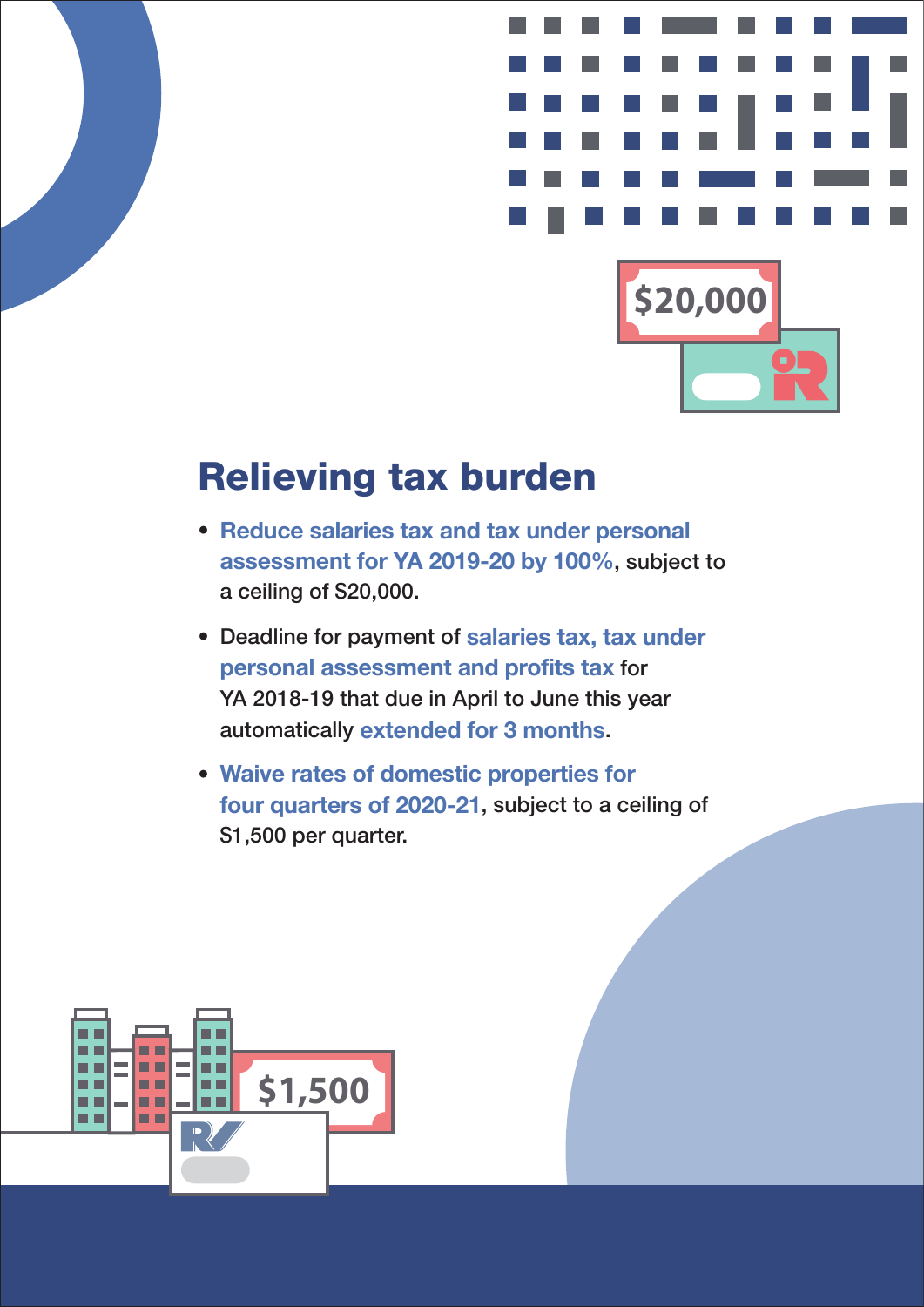#### Supporting people in need

- Extra 1 month payment of CSSA standard rate, Old Age Allowance, Old Age Living Allowance or Disability Allowance. Similar arrangement will apply to Work Incentive Transport Subsidy.
- Pay 1 month's rent for lower income tenants living in public rental units of the Hong Kong Housing Authority and the Hong Kong Housing Society.
- Eligible Working Family Allowance (WFA) households and Student Financial Assistance (SFA) households will benefit from a one-off special allowance. WFA households will receive a lump sum equivalent to two-month allowance, while SFA households will receive a one-off grant of \$4,640.
- Provide a monthly allowance of \$1,000 to each cleansing worker, toilet attendant, security staff engaged by service contractors of the Government and Hong Kong Housing Authority for no less than 4 months.